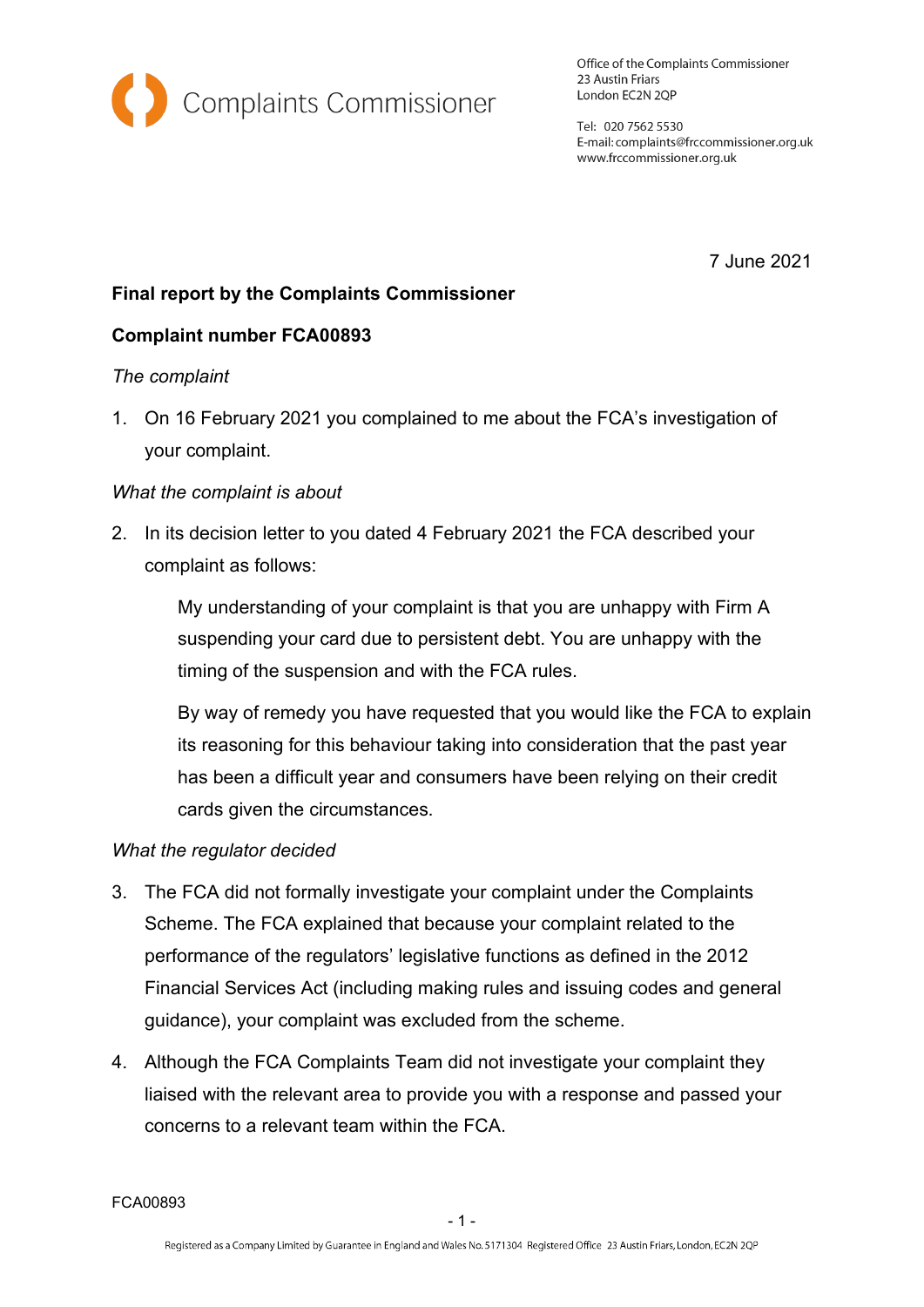5. The FCA also provided an explanation of the Credit Card Market Study 2016 which is where the FCA introduced new rules on persistent debt. The FCA provided the contact details for the Financial Ombudsman Services in relation to any dispute you might have with Firm A.

### *Why you are unhappy with the regulator's decision*

- 6. In your email with my office you made the following complaint to me:
	- You are at a loss as to why you are not being heard by the FCA as you feel your complaint '…inflicts with the FCA's policy…'
	- You state the FCA's job is to '…keep unscrupulous companies at bay…' with regards to your accounts and valid binding contracts with creditors. You state the FCA have '…ignored these and imposed their own version…'
	- You mention '…the FCA are wrong in doing this need to admit they are wrong and reverse their decision on this matter…'

### *Preliminary points (if any)*

- 7. It is important for me to highlight, matters which are excluded from the Scheme which I am unable to investigate.
- 8. Section 3.4 (c) of the Complaints Scheme provides:

# [Exclusions](https://frccommissioner.org.uk/complaints-scheme/) to the Scheme

- 3.4 Excluded from the Scheme are complaints:
- c) in relation to the performance of the regulators' legislative functions as defined in the 2012 Act;

### *My analysis*

9. In your complaint to me you have not specifically stated which FCA policy you have a dispute with. However, a review of the FCA case file that has been provided to me, shows me that your complaint is in relation to the FCA's rules on persistent debt following their Credit Card Market Study in 2016. I can also see from the file and your testimony with the FCA, that this stems from an account you had with Firm A, which was suspended due to minimum payments that you were not able to afford.